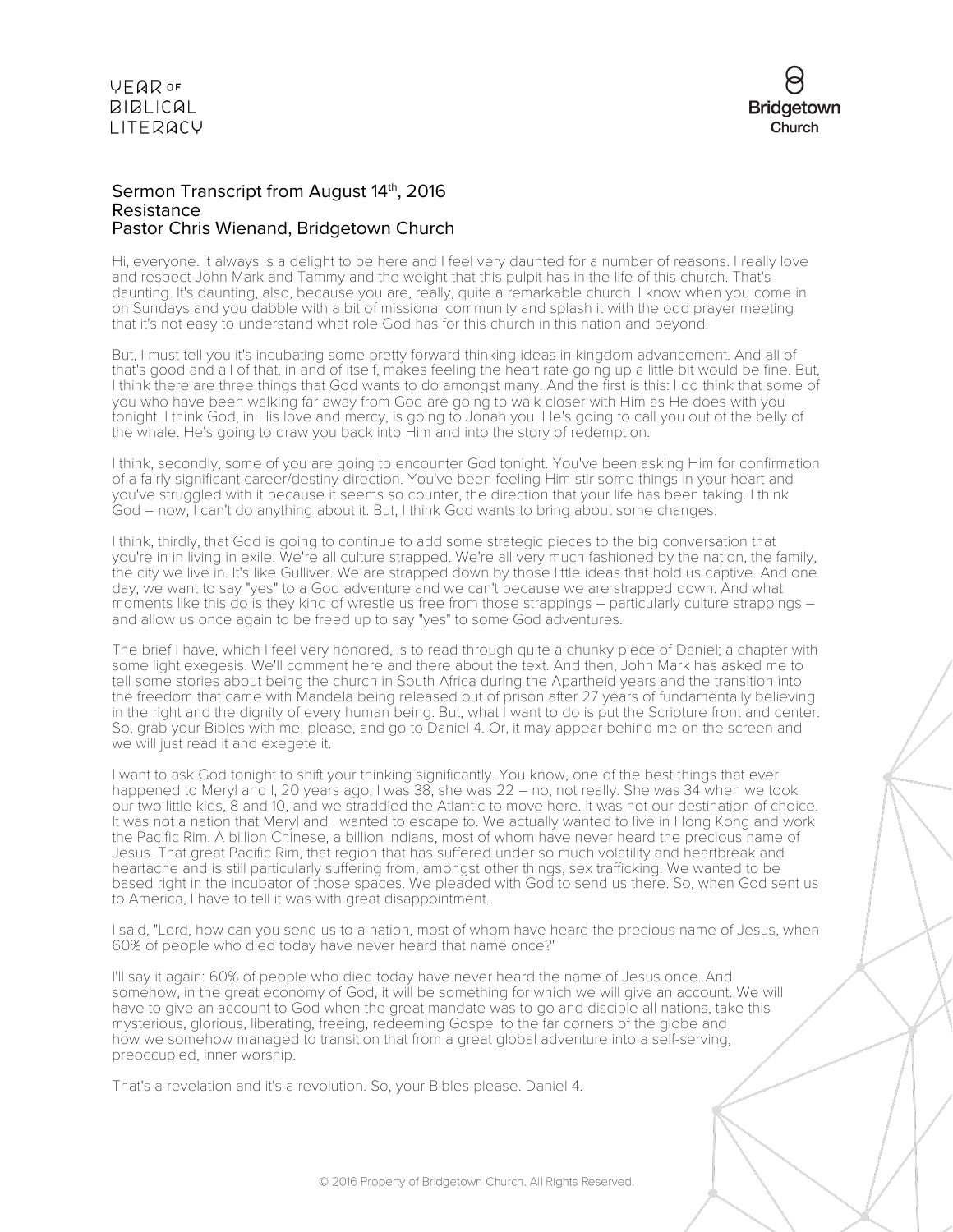

## "King Nebuchadnezzar, to the peoples, nations and men of every language who live in all the world: 'May you prosper greatly.'"

So, we know instantly Nebuchadnezzar is the author of this chapter. It creates some theological and historical complexity because many historians would say there is no historical knowledge of this event happening. That doesn't mean it didn't happen, it just means it's not given an account. But, you and I understand that the victors write history. Nebuchadnezzar was the victor and who would write of himself what is about to be recorded, but for the Scriptures.

#### "It is my pleasure to tell you about the miraculous signs and wonders that the Most High God has performed for me. How great are his signs, how mighty his wonders! His kingdom is an eternal kingdom; his dominion endures from generation to generation.

### "I, Nebuchadnezzar, was at home in my palace, contented and prosperous."

And can I suggest those four verses together almost provide us with a political piety? In other words, we don't know if he really meant that. We don't know if he really was declaring a politically expedient doxology or was he really believing that with all of his heart? Tragically, some of our politicians currently feel obligated to have an element of spirituality. But, do I really know if they believe in Jesus or is it expedient to get the evangelical vote? I don't know until I see his life or her life. I don't know until I see what happens in either times of incredible and sublime blessing and prosperity or times of dark heartache where the faith is the default of those who wish to lead me.

#### "I had a dream that made me afraid. As I was lying in bed, the images and visions that passed through my mind terrified me," Nebuchadnezzar said. "So I commanded that all the wise men of Babylon be brought before me to interpret the dream for me."

Well, here it comes. You see, he just said God is this incredible God. But, when he's under pressure, he looks. Where does he look? He looks for the magicians and the enchanters and the astrologers.

## "The diviners came, I told them the dream, but they could not interpret it for me. Finally, Daniel came..."

Please be patient, dear friends. We do not have to beat down the door to hear our voice heard. Our great and heavenly Father will give us a "finally." When all other options and opportunities are exhausted, men and women in desperateness seeking, solution will find us. We don't have to be arrogant; proud. We don't have to walk up and down with ridiculous placards that are full of offense and anger and resentment. We can come with humility, with love, with empathy, with compassion.

## "Finally, Daniel came into my presence and I told him the dream. (He is called Belteshazzar, after the name of my god, and the spirit of the holy gods is in him.)

"I said, 'Belteshazzar, chief of the magicians, I know that the spirit of the holy gods is in you, and no mystery is too difficult for you. Here is my dream; interpret it for me. These are the visions I saw while lying on my bed: I looked, and there before me stood a tree in the middle of the land. Its height was enormous. The tree touched the sky; it was visible to the ends of the earth. Its leaves were beautiful, its fruit abundant, and on it was food for all. Under it the beasts of the field found shelter, and the birds of the air lived in its branches; from it every creature was fed.

"'In the visions I saw while lying on my bed, I looked, and there before me was a messenger, a holy one, coming down from heaven. He called in a loud voice' 'Cut down the tree and trim off its branches; strip off its leaves and scatter its fruit. Let the animals flee from under it and the birds from its branches. But let the stump and its roots, bound with iron and bronze, remain in the ground, in the grass of the field.

"''Let him be drenched with the dew of heaven, and let him live with the animals among the plants of the earth. Let his mind be changed from that of a man and let him be given the mind of an animal, till seven times pass by for him.

"''The decision was announced by the messengers, the holy ones declare the verdict, so that the living may know that the Most High is sovereign over the kingdoms of men and gives them to anyone he wishes and sets over them the lowliest of men.'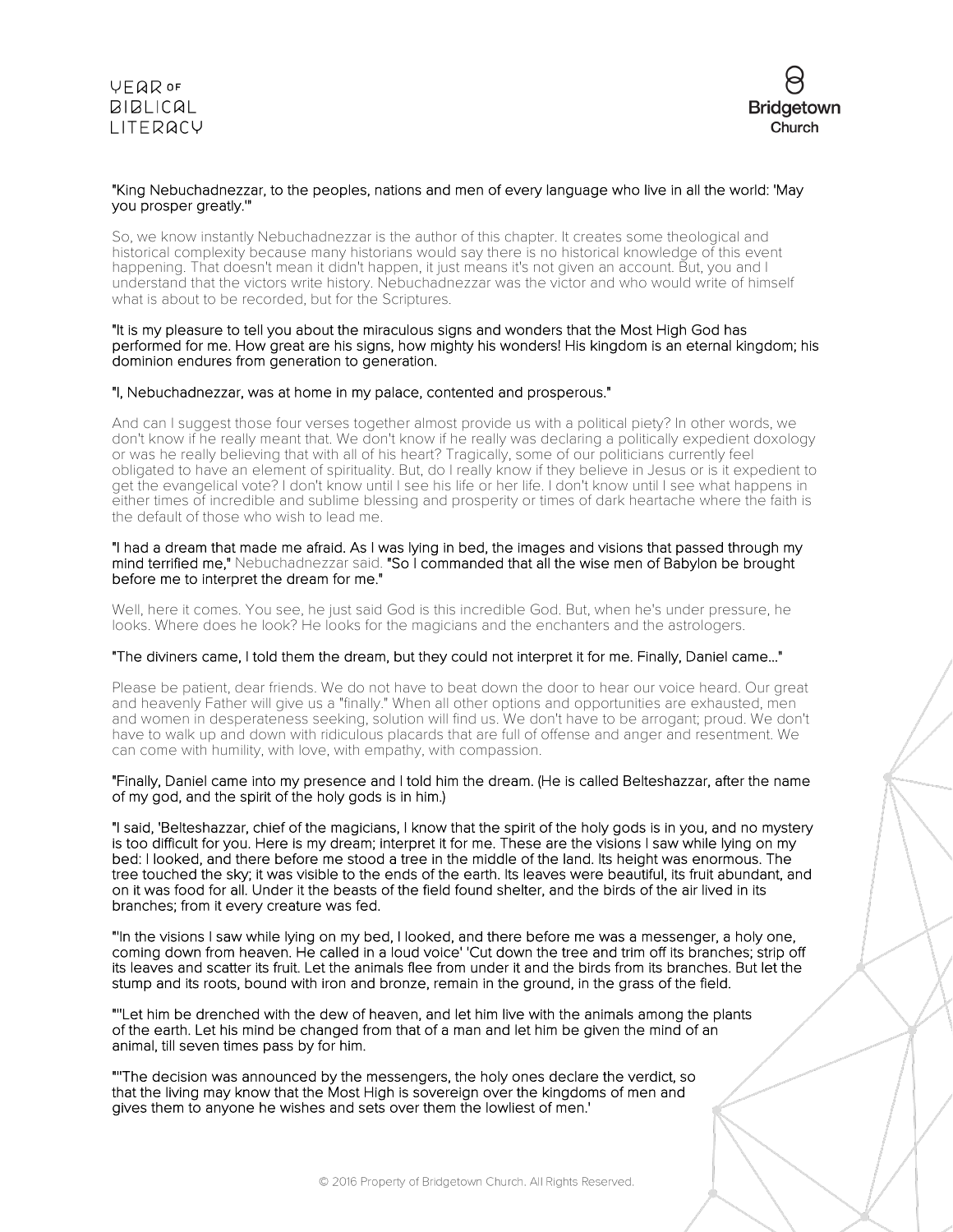



#### "'This is the dream that I, King Nebuchadnezzar, had. Now, Belteshazzar, tell me what it means, for none of the wise men in my kingdom can interpret it for me. But you can, because the spirit of the holy gods is in you.'"

Whew. What a passage. What a story. Isn't it amazing that God uses the very thing that made him proud, the hanging gardens of Babylon. One of the great wonders of antiquity is the very image that God uses to grab his attention. God did not use spaceships and Star Trek. God uses a tree, a hanging garden, to describe and perplex this king what was about to happen to him.

#### "Then Daniel (also called Belteshazzar) was greatly perplexed for a time, and his thoughts terrified him. So the king said, 'Belteshazzar, do not let the dream or its meaning alarm you.'

### "Belteshazzar said, 'My lord, if only the dream applied to your enemies and its meaning...'"

Don't you love the humility here? I think the true prophetic community are men and women of love and empathy and compassion and peace. Here, Daniel, I love the different translations. The NIV says "perplexed and terrified," the ESV said "dismayed and alarmed," the NKJV says "astonished and troubled," the Amplified is "appalled and speechless."

Now can I, as fellow Americans – because obviously I am one and I carry duel citizenship, but not for political reasons, for the Gospel. I can go to Brazil without a visa as a South African. I can go to Libya without complexity as a South African. I want to take the Gospel to the four corners of the globe and not be held down by any political bias or patriotism. The Gospel is that which has my highest loyalty. But, can I say to us in these times in which we live, it's okay to feel perplexed and terrified. It's okay to feel dismayed and alarmed. Confusion does reign supreme, but this is a great story.

Let's gallop ahead a little bit here just for the sake of time, or we won't even get to the message.

"Belteshazzar said, 'My lord, if only the dream applied to your enemies and its meaning to your adversaries! The tree you saw, which grew large and strong, with its top touching the sky, visible to the whole earth, with beautiful leaves and abundant fruit, providing food for all, giving shelter to the beasts of the field, and having the nesting places in its branches for the birds of the air–You, O King, are that tree! You have become great and strong; your greatness has grown until it reaches the sky, and your dominion extends to the distant parts of the earth.'"

#### Wouldn't that be great, to just stop there? Bless him. Give him a house. Give him a wife. Give him stuff.

"'But you, O King, saw a messenger, a holy one coming down from heaven and saying, 'Cut down the tree and destroy it, leave the stump, bound with iron and bronze, in the grass of the field, while its roots remain in the ground. Let him be drenched with the dew of earth; let him live like wild animals, until seven times pass by for him.''"

For the sake of time, let me rush ahead if you don't mind. Nebuchadnezzar is found sometime later. Twelve months. And he's on the roof of the hanging gardens of Babylon. The city's magnificent. He owns. He's a warrior. He's a soldier. He's an engineer. He's an architect. An amazing man. He rules the known world. There is no nation city that he does not have personal dominion over. And, in that moment of selfassessment – and let's be very careful how we self-assess – his conclusion is how incredibly good and gifted he is. And, in a moment of pride – and that's often the passage taught, and it can certainly be taught that way – God, in a moment of divine instruction for the ages, exposes him to the consequence of pride and he ends up leaving the palace, becoming like an animal, living in the soil without dignity, without humanity, without clearness of thought.

And it is a moment when seven times is over – whether it's seven years, seven days, we don't know – in a moment of humility and repentance, Nebuchadnezzar finds his sanity and he lands it exquisitely. Now, not in a spiritual, political piety, but in a doxology of actual worship.

And he said, "At the end of that time, I, Nebuchadnezzar, raised my eyes towards the heaven and my sanity was restored. Then I praised the Most High; I honored and glorified him who lives forever.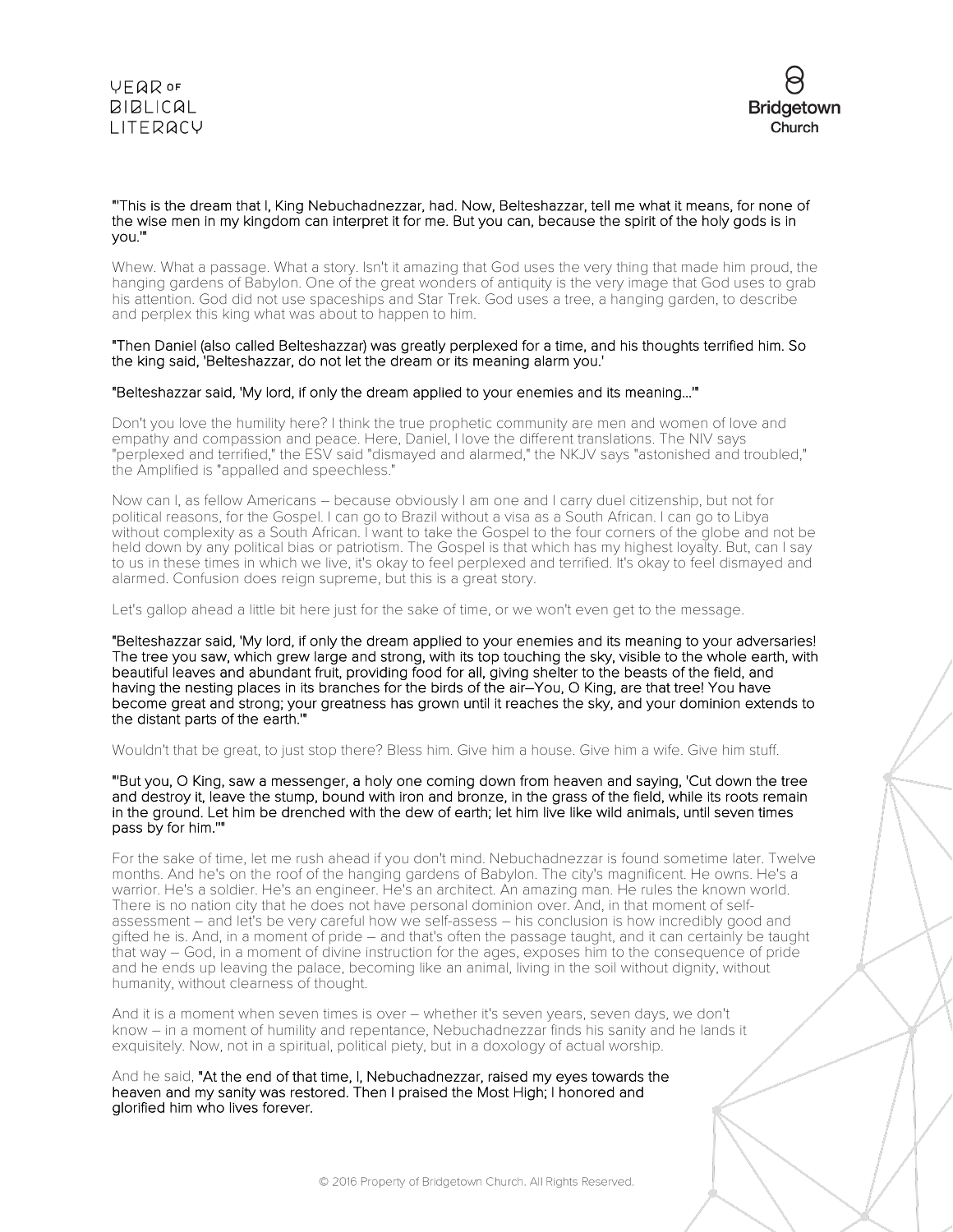



#### "His dominion is an eternal dominion; his kingdom endures from generation to generation. All the peoples of the earth are regarded as nothing. He does as he pleases with the powers of the heaven and the peoples of the earth. No one can hold back his hand and say to you: 'What have you done?'

## "At that time my sanity was restored, my honor and splendor were returned to me..."

Etcetera, etcetera. South Africa was a product of colonialism. A brief history is necessary to show you the absolute rank abuse of humanity that I was born into. The colonists came during the great era of imperialism and pretty much sought to occupy all of Africa from Cairo in the north, which became British, all the way to Cape Town in the south, which was also British. Each parcel of land was divided up, not by the authentic ethnicity of the languages that people were spoken. For example, the Shangaan people, an incredible gentle, tender, amazing tribe, was cut straight in the middle between Portugal that claimed Portuguese, East Africa or Mozambique, and South Africa that Cecil John Rhodes gathered under the great British empire.

But, not only was it a colonial division and a political scattering based on greed and expansionism, but it also evolved into a sense of elitism. So, the nation that I was born into, if you were white and male, you were the top of the pile. But, it wasn't just inferred, it was legislated. Most of the fathers who led the nation during the 50s and 60s were schooled in Germany in the 1930s. They came back not just with an instinct for elitism, but with a practice of racial segregation. So, when I was born in 1958, there was a separate educational group. If you were white, you were crafted intentionally to be educated, to be professionals, to lead the nation, to lead education, commerce, industry, the military and everything.

If you were black, by the opposite – and forgive me for the terms I use. They're the ones we use in South Africa. So, if it feels a little politically incorrect, it's because I want to help you understand the trauma that the nation was groaning in. Blacks were educated by political decree to be servants. They had a different educational system. Their curriculum was devised so that they would be servants, trench diggers, work in the homes, nannies and all that that holds. In between blacks and whites were the Indians who were brought in from India to cut cane. But, pretty soon it was evident they were not cane cutters, but master businessmen and women and found themselves tucked into a second place of privilege and the third being the so-called colored people who carried that name with honor and they were people of mixed race. Mostly of Malay and Caucasian distinction, although the coy people were intermarried in the early days as were others.

So, into this context of political decree came the worst, the most dastardly of racial separation, economic privilege. And it was into that that I was. So, I grew up a racist. My father was a racist. He said he didn't hate blacks, which made him feel good about himself. Because, he didn't hate them, he just was quasi kind to them. It never entered my mind growing up, "Where did they come from?" Because, they couldn't be my neighbor. And at the back of our house was a little house called a "kaya", which is the Zulu word for "little home or house," in which a one-roomed house was attached to a bathroom which had cold water, not hot water. It ran a long drop toilet and the woman who stayed there that cared for my house, her husband was not allowed to stay with her by law. Her children weren't allowed to stay with her by law.

Company, that was policing, it had to be policed because it's contrary to the very human nature of collaboration, family and togetherness. And my life began to change when I said "yes" to Jesus as a freshman at college. Something inside of me, what I saw around me somehow progressively no longer aligned itself with what I saw in the Scripture. I couldn't define it, I couldn't understand it, but I knew my heart shifted. And I just want to walk you through four simple things. My subject is resistance; my commentary is four things that we found in a journey of how to bring about transformation in the nation. Are you with me? I hope I didn't spend too much time with history, but I could tell you much, much more.

Remember, I was a soldier. We all were. White men were forced to go to the army because we had to uphold the political system. In 1983, we planted a church. Forty of us, a group of friends, said, "Let's plant a church. How difficult can that be?"

So, we had fun. We lived in communal houses. We did everything together. We worshiped, we prayed, we went to the beach, we were at each other's wedding. It was great. Then we all had kids together. It was kind of this great journey. But, in 1985 – and this is the first of the moments where God addressed us how to be a people who are prepared to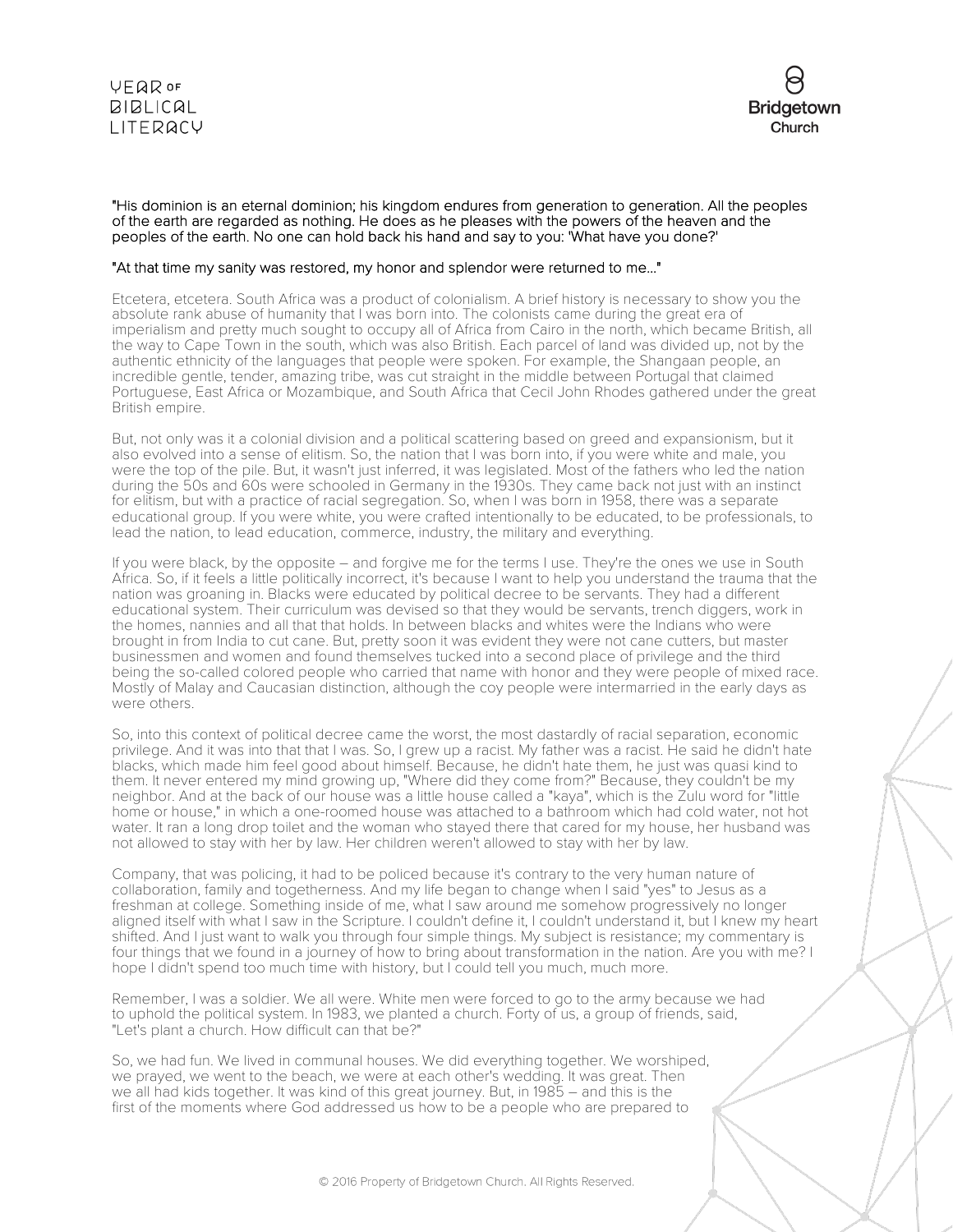



embrace resistance as a legitimate Christian practice against an ungodly system that drove our nation, was justified by our leaders and promoted some of the express disadvantage of the rights and privileges of others. And ironically enough, we read – a few of us who led the church at that time – two passages of Scripture.

And the first is, I'll read it to you, Daniel 9: "In the first year of Darius son of Xerxes (a Mede by descent), who was made ruler over the Babylonian kingdom–in the first year, I, Daniel, understood from the Scriptures, according to the word of God given to Jeremiah the prophet, that the desolation of Jerusalem would last seventy years."

Seventy years. That's my whole life gone.

So I turned to the Lord God in spite of knowing I could have said, "God is sovereign. God will do it. Let's just trust Him."

Ladies and gentlemen, that is a misuse of theology. God is sovereign, therefore I take ownership of the quest that God has to translation the world. "His Kingdom come" is a most profound political statement. The moment I pray the Lord's prayer that's so pleasantly prayed at many a public gathering, at least in the past, is a major political statement. It says that His Kingdom, above being American, above being South African, His Kingdom come.

#### "So I turned to the Lord God and pleaded with him in prayer and petition, in fasting, and in sackcloth and ashes. I prayed to the Lord my God and confessed:

## "'Lord, the great and awesome God, who keeps his covenant of love...'"

We wrote songs. We sang this. "O Lord, keep your covenant of love. You've said seventy years of the desolation of Jerusalem, but we want to cry out to you, God, for the freedom of South Africa from the brokenness that political and economic elitism is causing in the lives of generation after generation. We have sinned and we have done wrong."

I want to suggest to you, as we discovered – and this was a journey of discovery – that the first and the high value of resistance is through prayer.

1 Timothy 2:3, Paul says – am I too intense, my love? Should I breathe? I'm breathing every third minute. Shall I make it every minute? Would that be okay? So, you know, I am so passive. When Nelson Mandela walked out of prison after 27 years, I was watching the television and I wept. I wept. Because, for years and years we fought with seemingly no impact whatsoever. And when he walked out, a man of dignity, not only was he liberated and where most other leaders who had been imprisoned in Africa came out, two things happened throughout Africa. Please hear me. The first is this: they came out of prison angry. They danced with their fists up. There were those within South Africa who danced with their fists up saying, "One settler, one bullet. We will shoot every white man, every white woman, every white child."

And Mandela came with his hand up in surrender and said, "We will love our enemy and we will reconcile."

A man who gave 27 years of his life for a crime that fundamentally is earthed in the right and dignity of every human being should have come out angry, and he said, "Reconciliation."

The second thing that every African leader had done throughout Africa when the colonists were pushed out, it became one man, one vote, once. Mugabe in Zimbabwe. One man, one vote, once. He's still in power in his 90s and he has destroyed that country. And I honestly believe, not only was Mandela a man, they call him Madiba. Madiba means "father." I honestly think in those years in prison, the church was crying out, "God, save our nation."

When you see people on street corners having riots, tubes poured over their head, gasoline poured over them and then lit. Our nation was burning. And the church prayed. First of all, pray. There is a kind of prayer that Daniel does. There's a kind of prayer that Daniel prays here that – can I be honest and say – the American church hasn't grasped yet? He pleaded with God in spite of God declaring His intent. Seventy years of desolation. He pleaded with God. I love listening-prayer, ladies and gentlemen, but that's not it. Let me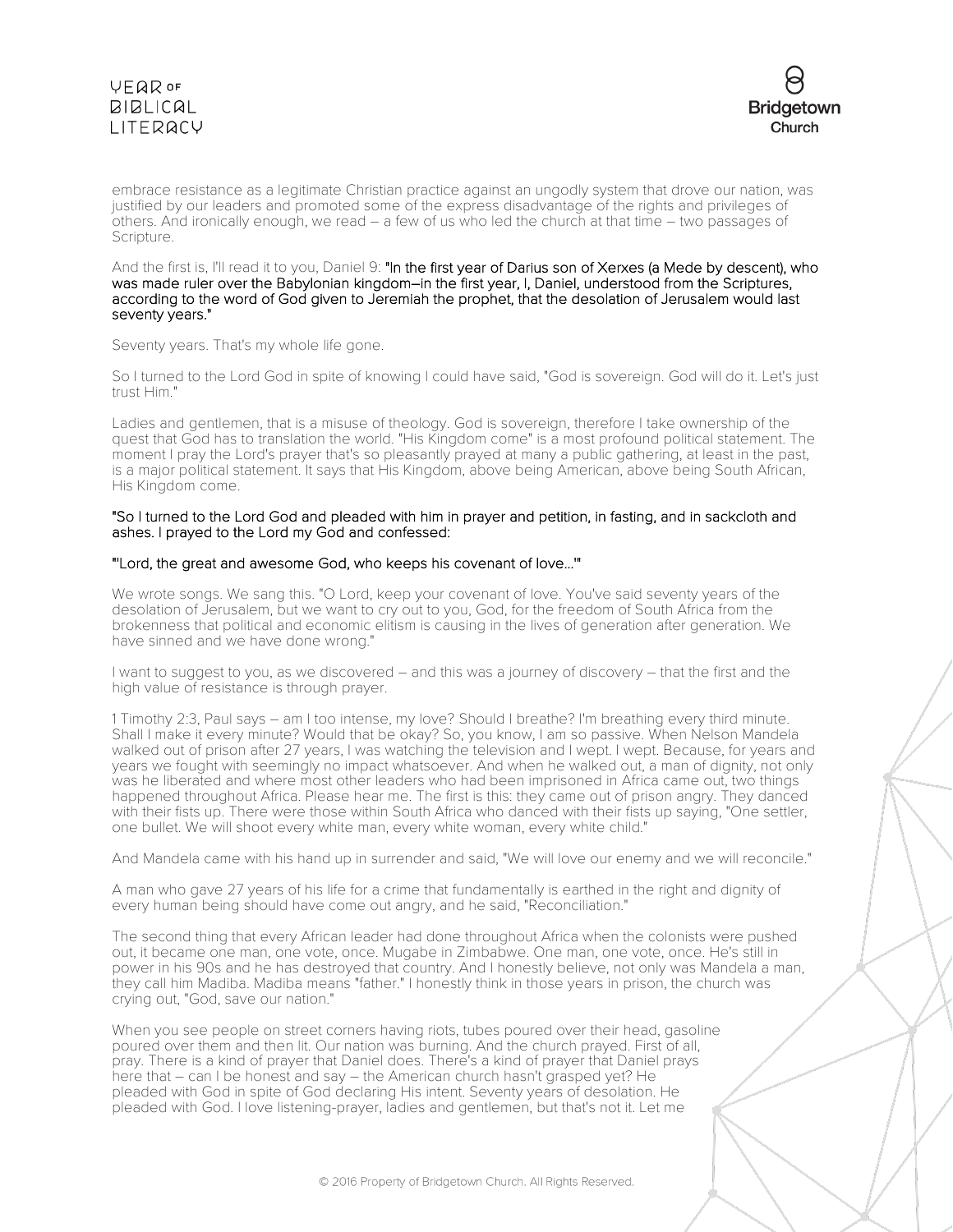just read one more passage and I'll explain what we did then.

#### Daniel 10:1: "In the third year of Cyrus king of Persia, a revelation was given to Daniel (who was called Belteshazzar). Its message was true and it concerned a great war. The understanding of the estate come to him..." – here it comes.

1985, July of that year.

#### "At that time I, Daniel, mourned for three weeks. I ate no choice food; no meat or wine touched my lips; and I used no lotions at all..." - no deodorant - "...until the three weeks were over."

God spoke to us from that passage of Scripture and we called our church to a three-week prayer and fasting. We ate soup and fruit juice only. We made every night at seven o'clock, every man and every woman and ever child, and we literally cried out to God. When we left every night, we were hoarse. It wasn't a little Buddhist hum. "Hmm. Hmm." We walked, we sweated, we literally cried out to God on the top of our voice. People were in the corners weeping, people were shouting, people were marching up and down. The band got tired of playing as we cried out to God.

You see, ladies and gentlemen, it is a first of all reaction. It isn't the Nebuchadnezzar one. "Let's get all the magicians, all the clever people. Okay, what does this mean?"

It's this punchy, understanding prayer that changes things. When Mandela walked out, we wept. And can I say this? We were not the only church by any stretch of the imagination. There were Methodist churches, liberal churches, there were conservative churches, Baptist churches that cried out to God for a night or two or three. Across the nation, prayer went forth. And I want to say to you, if I can, with compassion and passion of a father, it's the first step of resistance where we change our prayer. Not just I pray, but we pray. Not just I reflect, but we petition. And we stand in the gap between divine intent and the brokenness of a nation that's sinning.

The second occasion happened when we were here. It came in 1996 through a church – a broken church – in the greater L.A. area. And one of the first things I noticed is that the church didn't pray. That coming from that passionate culture, it was such a glaring weakness. So, instantly, we called a night of prayer and there was such fuss. "No, we don't do that. You must understand. We don't do that stuff."

We called for three nights of prayer. A man walked up to me and he said to me, "Chris, I'm so delighted that you're calling the church to fast."

I'll bet you that's a relief. Except he didn't come once. So, I saw him the next time and I said, "You were so delighted that the church was called to fast."

He said, "Yeah, we were, man. This church doesn't pray."

So I said, "But, you didn't come."

And he said, "Well, I didn't say I was coming. See, I have the right to first refusal. I'm a rampant individualist. I do just what I want to do."

And I thought, "Oh, my God. Really? Has that sense of the corporate 'us' been lost and all that exists is personal piety?"

1999, September, God called us to 10 days of prayer and fasting. Now, I do not like fasting, as you can see. And the church groaned. Meryl's here. She'll tell you. It was not a happy church. In the first few nights, there was hardly – it was low by proportion. When I call a fast, I'm expecting 100%. I would say things like, "The only reason you miss it is if God says, 'No. Don't go.'"

You don't have to pray whether you should go, because everyone should go who calls this church home. Aren't you glad you're not in my church? Pretty pushy. In the middle of that week, I got a phone call from one of the elders one morning. I think it was a Wednesday morning. And he said, "Is your TV on?"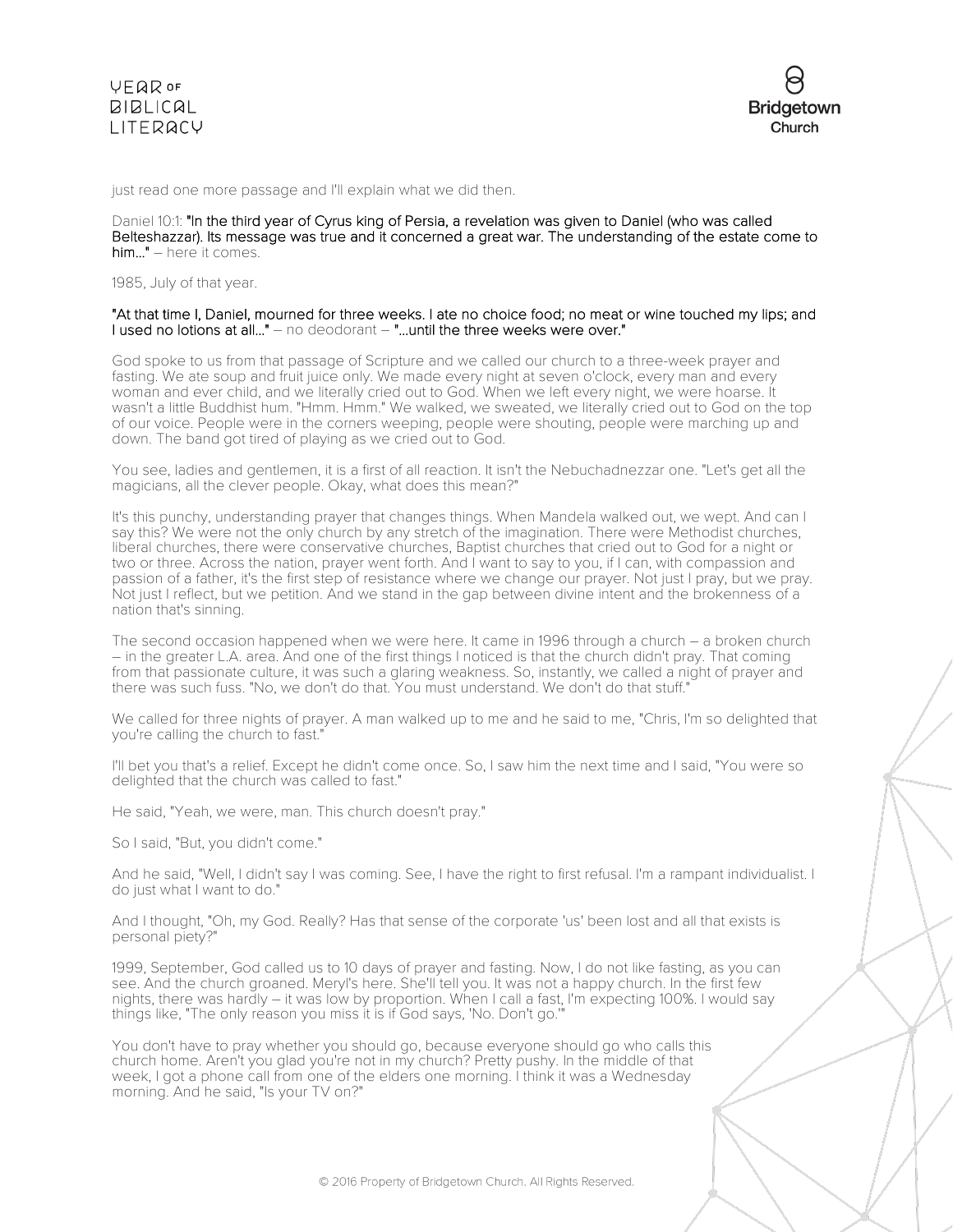## VEQROF **BIBLICAL** LITERACY



I said, "No."

He said, "Turn it on."

He put the phone down and I turned my TV on as the second airplane hit the Twin Towers. And I watched as one of the two great symbols of the great economic power of this nation crumbled. And we wept. Suddenly, from a grump church, what are these elders doing? Why are they calling us to pray? What do they know? Suddenly, we were incredibly prophetic. Morning and evening prayer meetings were filled to the hilt as people could not squeeze in crying out to God. But, you know what was my grief? Not once did I hear the church arise with one voice in this nation to say, "Ladies and gentlemen, like Daniel we have sinned. God, would You come and heal our nation?"

We flew flags, we declared our great patriotism. And I did. I'm very proud to be an American. I want you to know that. I have an American-born son. But, there was no call to prayer, no call to repentance, no call to surrender to the great King and His Kingdom. Are you with me? Was that too harsh, my love? Was that quite strong? But, you understand why that was?

The second thing that we did – and I'll literate it just because it's simple and is – is to proclaim. Very simply to proclaim the wonders. Remember when Jesus came back from the desert? Luke 4. Remember the moment?

It said this in Luke 4:1 "Jesus, full of the Holy Spirit, he was led by the Holy Spirit, he returned from the desert in the power of the Holy Spirit and he stood up and he said, 'The spirit of the Sovereign Lord is on me, because the Lord has anointed me to preach good news to the poor. He sent me to proclaim freedom for the prisoners and recovery of the sight for the blind and release the oppressed and to proclaim the year of the Lord's favor.'"

And he rolled up the scroll and He said, "Today, this Scripture is fulfilled in my hearing."

Ladies and gentlemen, I know you come from many different Christian cultures and traditions, and I understand something of the awkwardness, particularly in a nation that prides itself in the separation of church and state. But, please let that not disarm us for the privilege that we have to proclaim the wonder of God's Word, whatever the cost may be.

In the 80s, I met a man called Joseph Korbel. Josef was a great church planter in the Trans Sky, which is the [garbled] area in the south eastern part of the country. But, he was one of many that would get arrested with some frequency. A Gospel, Jesus loving man who proclaimed the truth as he saw it. Not unnecessarily a political activist. But, if we do what the Bible says, we will be perceived to be political activists. And he got arrested without trial. Detained without trial was the kind of thing many, many times to the point where he used to have a suitcase at the front door and his family, his wife and his kids knew when that knock came, "Police!"

He'd open it up, he'd kiss them, he's pick up his bag and he'd go to prison. That was normal. If we proclaim the Word of God without apology, like John the Baptist, there's consequence. And it's an incredible consequence. John the Baptist said to Herod, "You shouldn't be married to your brother's wife."

She hated him for it. Not only was he put in prison, but the daughter got him to have his head chopped off. What did he say? What was so amazing? He dared broach the power of the day with the proclamation of God's Word. It was a hard journey for me. I'm an Afrikaner, which means I'm of Dutch, German heritage. And it was my culture that produced this. So, I grew up under this mindset that you've got to be loyal. You've got to be loyal to the government, you've got to do all those things which I'll allude to in just a moment.

But, I realized as a young church leader – I was about 28, 29, 30 or something to that affect – that we couldn't stand by and do nothing. So, we did an event called "Towards a Multicultural Church." It was very poorly attended. We had John Perkins from America. Some of you will know him. I invited John to come. It was amazing he came. I mean, I'm this little, young South African. We had brothers from different ethnic groups and we had this event and it turned the police spotlight onto us. Shortly after that, the security police or the FBI, if you wish, came to see me. They said, "We hear you say things that aren't helpful."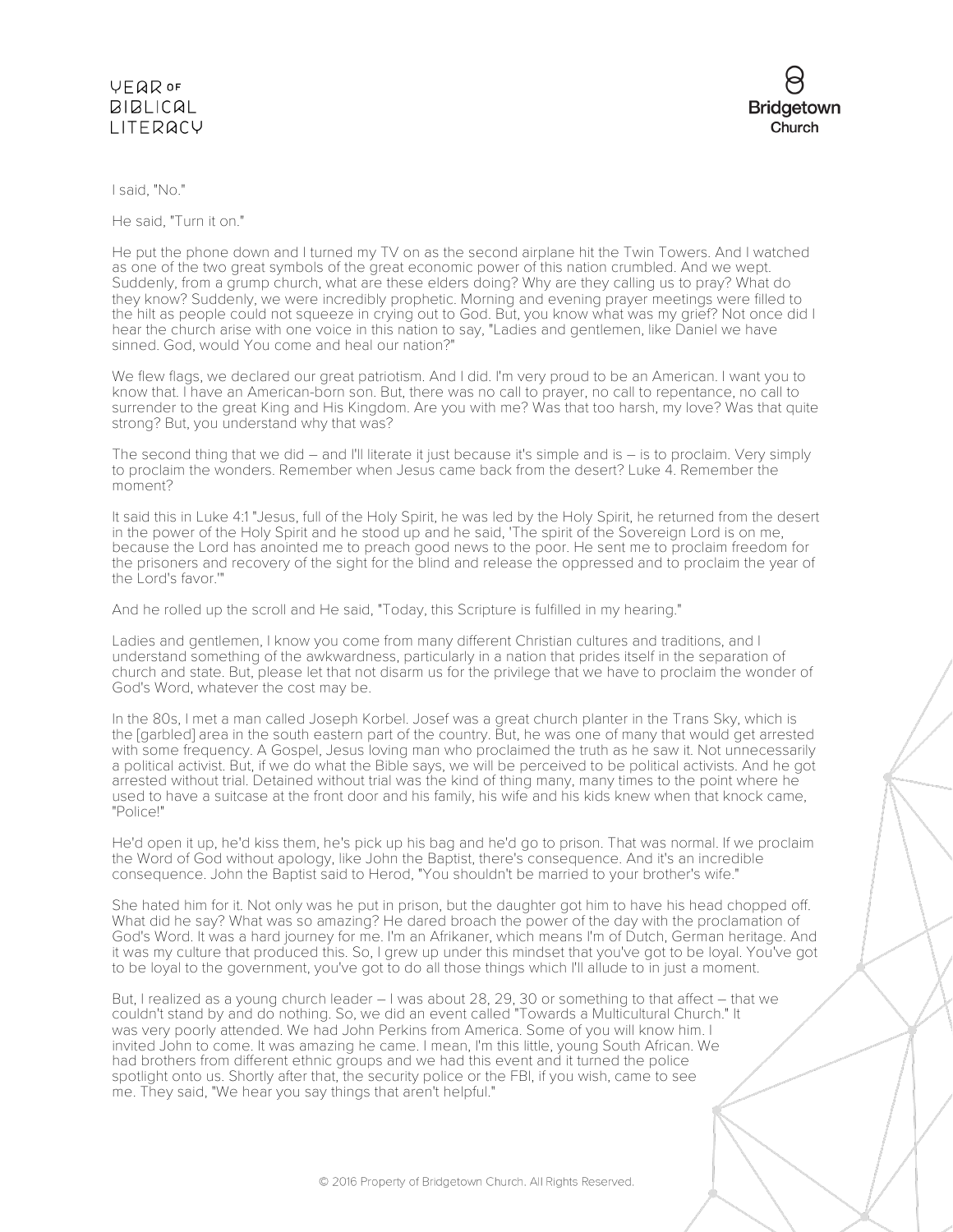

And I said, "Well, I'm not too sure what you're referring to."

They spent the first time, probably about an hour with, probing me; pushing me. And they said, "I want you to know we're in your congregation. We are watching your every move. We are listening to your every message."

The black pastor said to me, "Chris, if you were one of us, you'd be arrested."

And I said, "What would I be arrested for? Preaching the love of Christ to a broken world? Preaching that every person matters with love and compassion and redemption?"

And there was a rather humorous moment – and I don't want to spend too much time. I want to move on to the other two quickly. But, the security police came to me one day and they said, "Pastor, we heard you've got a prayer meeting on Thursday night."

I said, "Yes, we have."

They said, "Well, is it a political prayer meeting?"

I said, "Well, before I answer it, can I ask: if it's a political prayer meeting, will you come?"

And they said, "Yes."

I said, "It's definitely a political prayer meeting."

Quickly moving on. Practice. Not only is there power of resistance through prayer, there's the power of resistance through proclamation using the pulpit for the advancement of the Kingdom, the upside down Kingdom that John Mark teaches so magnificently about. But, there is a practice peace.

In Acts 1:1, it says, "This is an account of all that Jesus did and taught."

And when Jesus looked at that woman caught in the very act of adultery, the powers that be wanted to expose him and see whether He really was a man of justice; a man of the law; a man who upheld what it meant to be Jewish; a man who was prepared to defend the traditions of the day. And, rather than offer judicial condemnation, he offered judicial grace. All I find mesmerizing by the story is not just the fact that she was probably naked as they threw her down at His feet to embarrass her fully before her ultimate execution by being stoned, they looked very carefully to see what His response would be.

So often we're intrigued. We want to know what He wrote in the sand. But, we missed the point. It wasn't what He wrote, it was what He wrote with. The finger of God. The same finger that gave the first covenant to Moses on the mountain was the finger who wrote the new covenant of grace and mercy and reconciliation.

My friend, Terry Fishay, was one of the pastors with us. Sorry, I'm just a little tender. He and I were in South Africa together recently and Peter Walt, a fellow pastor, said, "Chris, I have someone to introduce you to."

There was this young, black guy – and again, that's the language of South Africa – and he looked at me and his face was radiant and he said, "Do you remember the story," and only as they told it did I remember. Terry was a young pastor with me on staff and Terry met this black man called "Banana." And he lived in Chesterville. Chesterville was, in American terms, a little bit like a ghetto. It was an area closed off by the police and the army and you could only get access in and out. Such was the volatility and the crime and the violence and the death and the destruction and civil unrest. You could only get in if you lived there.

But, Terry became friends with this man and would go in – he told me a few of the stories which I've forgotten. He would go through the barricade. The only white man within miles. He would get to the police and they'd say, "Where are you going?"

He said, "I'm going to visit my friend."

They said, "No you don't. You're a white man. White men will get killed if they go in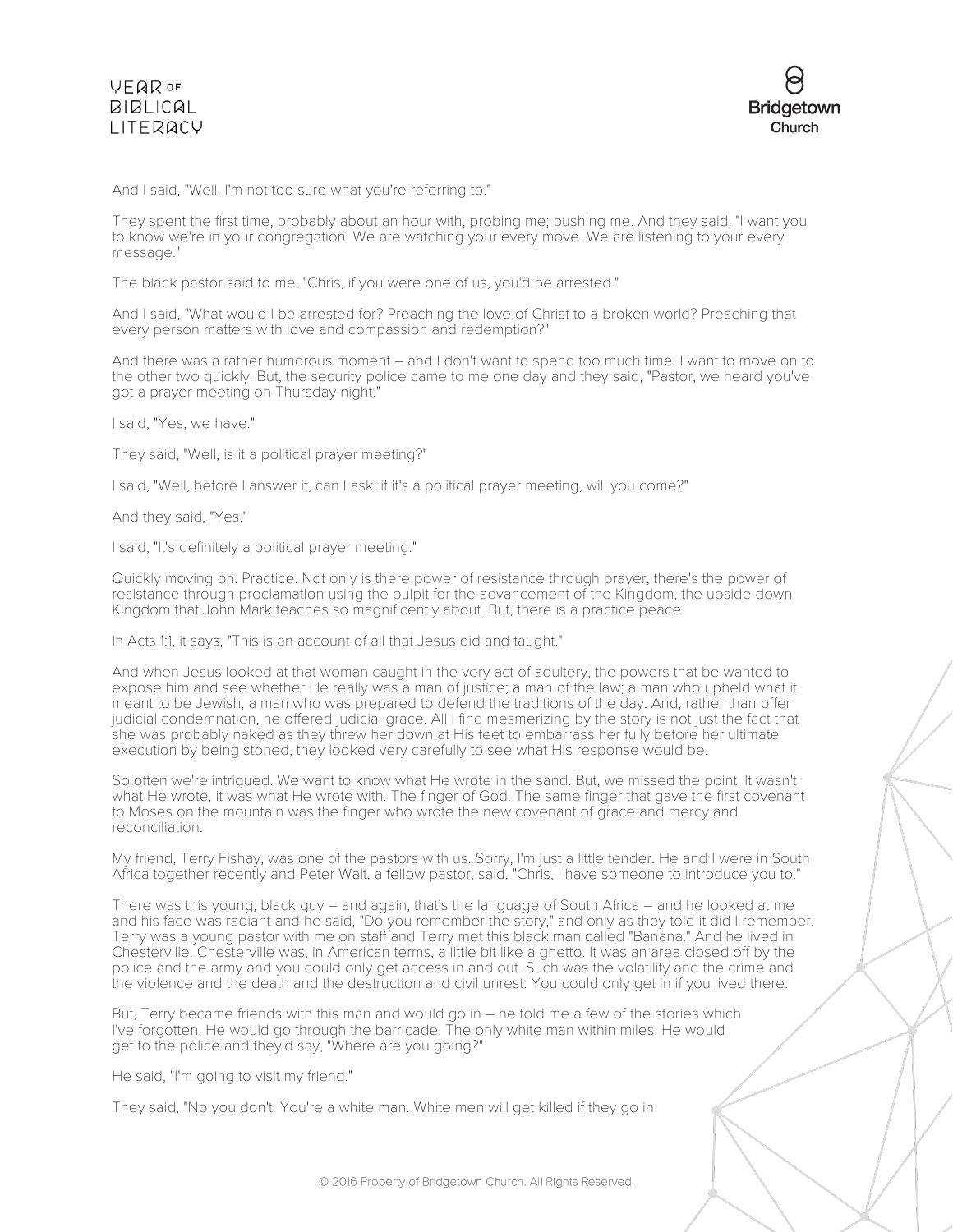## **VFQR OF BIBLICAL** LITERACY



## there."

He said, "No, you don't understand. I have a friend in Chesterville. His middle name is Banana. We're both pastors. I have to see him."

And the police would shrug their shoulders. "Hey, buddy. You ain't going to make it out tonight."

He would go and sit with Banana and take food for his family. One day, Terry got message that he'd been arrested and detained without trial. Terry got in his car and drove through the pickets and the barricades and went to his wife. He took her bags of food and, out of the corner of his eye, he saw Banana's son sitting in the corner weeping. His father was in prison. He didn't know if he'd come out. Terry would take them food regularly and decided to go and visit him.

So, he went to the commandant at the political prison and he asked for an appointment and he went in and he said, "Sir, I'd like to see Banana."

The commandant looked at him with a gruff voice, "What are you, white man, wanting to do with these black men? Only family can visit?"

He said, "Sir, what you don't understand is we're brothers."

The commandant said, "What?"

He said, "No, we're brothers. I'm his brother. I'm his family member. In Christ, we're brothers."

Terry said the commandant looked at him long and hard and said, "Okay."

He said he remembers walking into this room and the prison door was shut behind him and there was a room full of black people, political prisoners, and their family, who were absolutely astounded. What was this white man doing here? Was he, in your language, CIA, FBI? Banana came out and they hugged each other. Terry would visit him regularly and take food to his family regularly. But, as time goes, he was let out of prison when Mandela was released and lost touch as we do.

March this year, Terry and I were in Durban together. There was this young man. Radiant face. Jesus lover. He said, "I was the boy who sat in the corner who hated white people. But, a man came to my house and loved my family. A man went to prison to visit my dad. A man went through the barricades, aware of the possible danger that it would cause him. But, he came and I could hate white people no more."

You know what's amazing? That man is one of five now with the man who now leads the church Terry and I planted, who are at the forefront of racial reconciliation in our city, because Terry visited his dad in prison. God will do amazing things when we humbly obey Him. Not only is there prayer as a primary resister, proclamation with integrity true to the text, but the practice of being a Jesus apprentice – as John Mark says so wonderfully. Lastly, excuse me being tender, but those are tender things. That's why I'm so passionate.

Protest. I grew up under a culture that forbade protest of any kind. The quoted to us Romans 13 all the time. "Submit to your government. Obey your government." Over and over ad nauseam. Forgetting the fact that in Proverbs 31:9, it says, "Open your mouth, judge righteously, defend the rights of the poor and the needy."

Meryl told me this morning, as we were processing the message together of Acts 5, when the apostles got arrested for the first time – if time allowed, I'd read the passage to you. But, here they are in prison. Interviewed, beaten, forbade from being able to go out there and preach again. And isn't it amazing – actually, let me read this verse to you, because I want the word to speak. I'm so sorry I'm tender. But, I'm fine now. I'm not tender anymore. I'm angry now. No, I'm joking.

Acts 5:17: "Then the high priest and all his associates, who were members of the party of the Sadducees, were filled with jealousy. They arrested the apostles and put them in the public jail. But during the night an angel of the Lord opened the doors of the jail and brought them out."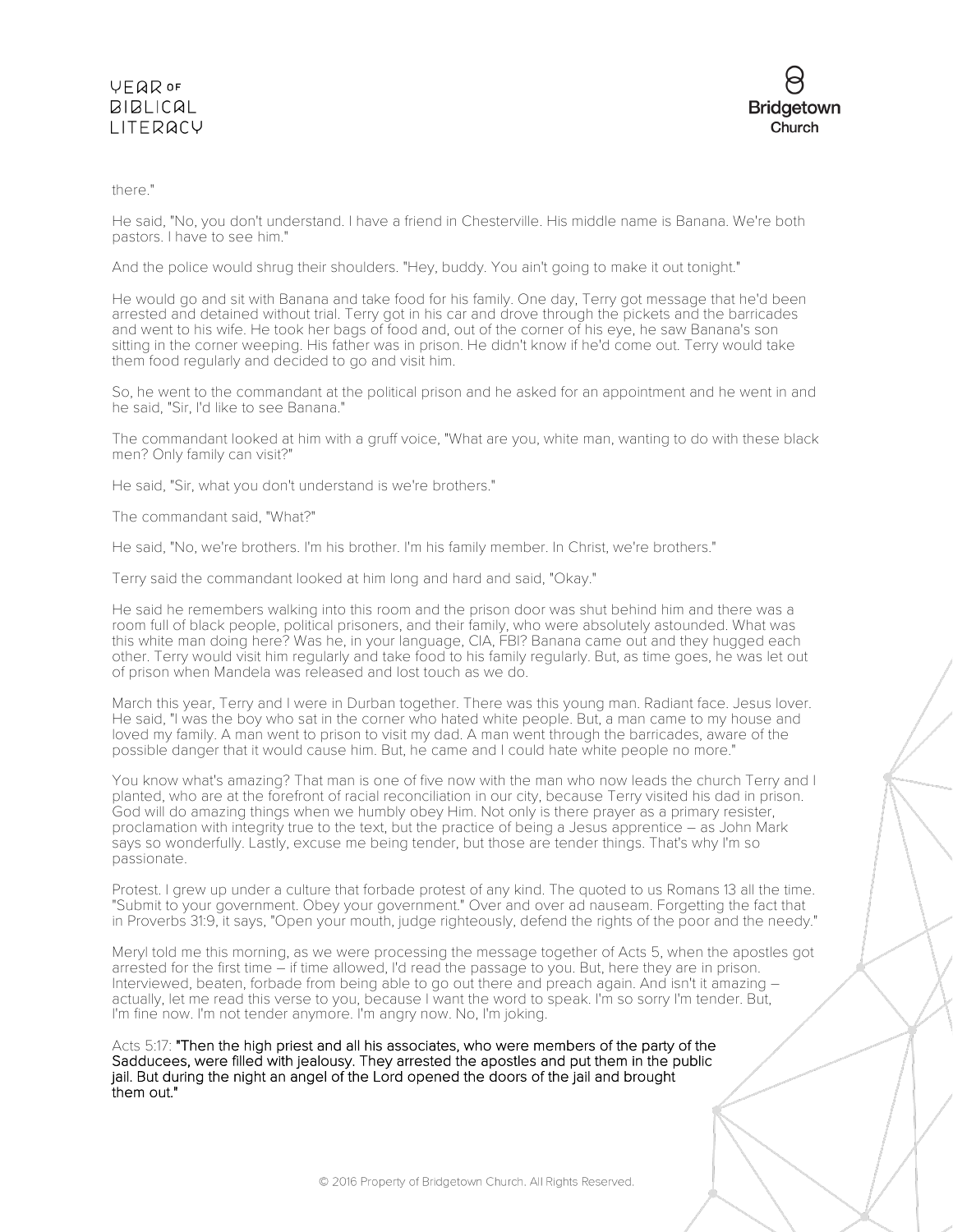## **VFQR OF BIBLICAL** LITERACY



## And the angel said, obviously of the Lord from divine are summoned, "Go stand in the temple courts and tell the people the full message of this new life.'"

"Go and break the law. Go and break the law."

In the middle of the 90s, protests became more and more the ways in which the oppressed could declare their intent. And I remember with Meryl one morning sitting and saying, "There's a protest march in our city."

They estimate twenty to thirty thousand people, predominantly made up of the ANC, the African National Congress, who were all schooled in Eastern Europe, the leaders were. The ANC were accompanied by the South African Communist party, which to us in the 80s was the ultimate enemy. And the PAC, Pan Africanist Congress, who were the ones who toyi-toyied with fists, "One settler, one bullet."

And I said to Meryl, "I have to go and march."

And she said, "Babe, are you sure?"

I said, "One day my kids will ask me, 'Dad, what did you do during those days?'"

What will you do when the fundamental human right of dignity and value was erased by a political system, for me, crafted out of Hell? So, I made myself a banner: "A pastor against Apartheid." And with a few friends – because you never do those things alone. We call it "team," it's actually fear. And we went and stood outside of the big church on the edges of downtown where they're having a combined faith service. I didn't want to worship with people of other traditions or religions. Rightfully or wrongly, I don't know. But, the advantage was as they came out, led by Desmond Tutu, singing their protest songs, we joined in pretty close to the front.

So, like Martin Luther King, those leaders took up the front of the street and we kind of came in probably about the tenth line. Twenty or thirty thousand people. I don't know. Now, I was military trained. I was an infantry officer. So, we knew how to handle riots if it went bad. And as we came down West Street, I looked down at the end of the road and there were some of the men I trained who were on the machine guns with the dogs. And I remember thinking, "If this goes bad, I'm dead."

As we went down West Street, I kept on the side and I said to the guys with me, "Let's keep on the side. Because, if the guns go, we head down the side streets."

I remember the intelligence community. I was an intel trained officer. I recognized some of them with their cameras. And, because we were white and there were so few whites marching, they filmed us at length. I had just come first nationally to become a captain in the South African Intelligence Services, and I never got promoted because I got called in after the march.

They said, "What, Lieutenant Wienand, are you doing?"

And I said, "Sir, I cannot sit down and keep quiet any longer. This is against the very essence of creation and redemption."

The more humorous of it is as we started marching and they started toyi-toying, I don't know if you've seen it. It's kind of a very unique African movement. They started singing their songs of liberty. And the ANC sang their songs. Ironically enough, it was a hymn. The South African Communist party was singing their songs and as this wave of 20,000 people moved down the high street, I looked to all the businesses, the white professionals, and I saw the horror of their face and I thought, "Now you understand."

The more humorous part was I sand in tongues at the top of my voice. I thought, "They will have no idea what I'm singing." I said, "These aren't songs of faith, they're songs of fear."

And me and a few other mates went down singing, basically, songs of freedom. Mandela was released. The man who stood an arrogant, audacious, elitist racist who led the country, God removed just like Nebuchadnezzar. And God raised up a man called F.W. de Klerk who released Mandela and he was branded a traitor. I listened to radio shows where he came on and one caller after another said, "You know that you are a traitor."